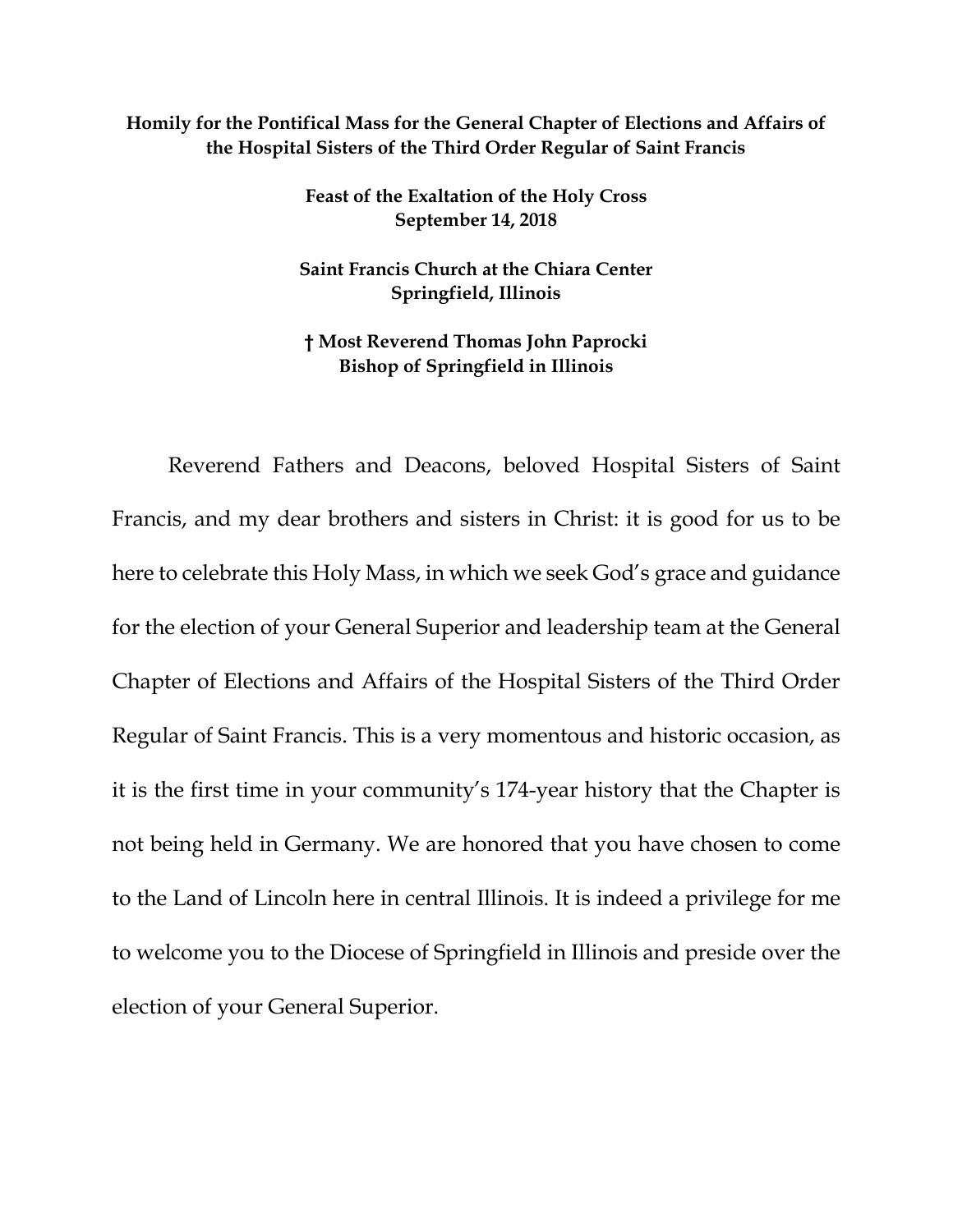As the roots of your community are in Europe, it is fitting to set the context for my homily by recalling a very tragic accident that occurred in another part of Europe, in what was formerly the Ukrainian Soviet Socialist Republic, in the Soviet Union, approximately 104 kilometers north of Kiev. On April 26th, 1986, reactor number 4 of the Chernobyl nuclear power plant exploded, causing one of the worst disasters in history. The consequences were swift, brutal, and horrifying.

Vasily, a Chernobyl fireman, was one of the first to respond to the accident, walking among the glowing nuclear debris in jeans and short sleeves in a vain attempt to extinguish the flames. Within hours the ravaging effects of radiation poisoning forced his evacuation to a Moscow hospital. His wife, Lyusya, followed.

Yet, when she arrived at the hospital, she was not allowed into her husband's room; she was also surprised that all of the nurses had refused to enter it as well. They were afraid. Vasily, she was told, had absorbed so much fallout that he had become a small nuclear reactor himself; to be near him was to risk becoming like him—and to share in his fate.

Some of Lyusya's own family forbade her to see her husband, afraid she too would die of radiation poisoning. The doctors told her that her

2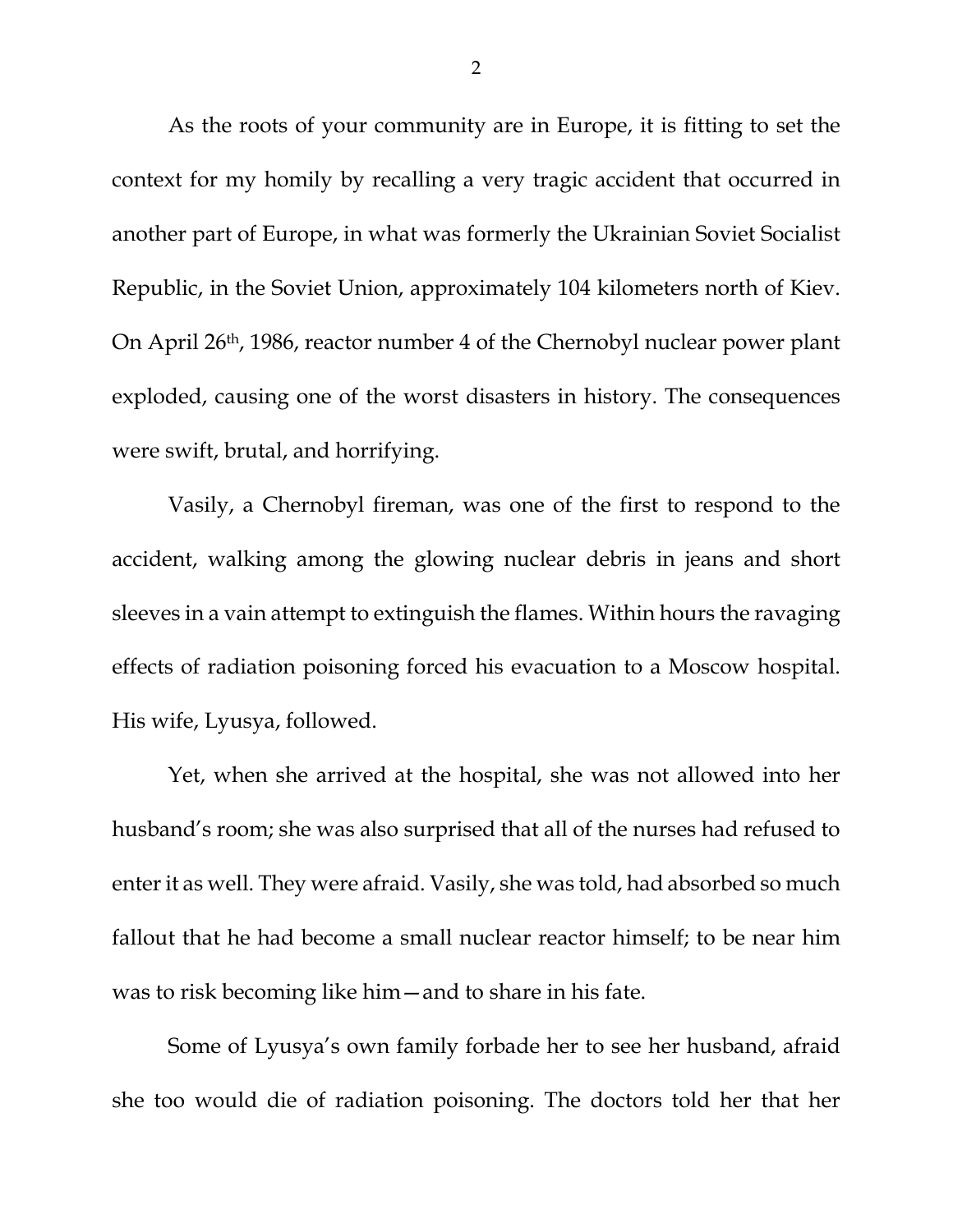husband was a lost cause. But Lyusya wouldn't be put off; she would show them otherwise. "'You think you can stop her?" her father responded, knowing her determination. "'She'll go through the window! She'll get up through the fire escape!'["1](#page-5-0)

And she did.

She went looking for her husband, and when she discovered where he was, she did everything she could to get to him. She bribed her way in, she snuck up the back stairs, and she hid from those who tried to stop her. When the doctors saw her determination, and realized no one else dared to care for Vasily, they no longer tried to prevent her.

She changed his sheets, brought him his meals, and carried away his sanitary tray. After all of this, she desired to do still more. And then it came to her.

"I remembered" she noted, "how we used to live at home. He only fell asleep at night after he'd taken my hand. That was a habit of his—to hold my hand while he slept. All night. So in the hospital I take his hand and don't let go."[2](#page-5-1)

When one person refuses to leave another, when one hand finds another and does not let go, love becomes devotion.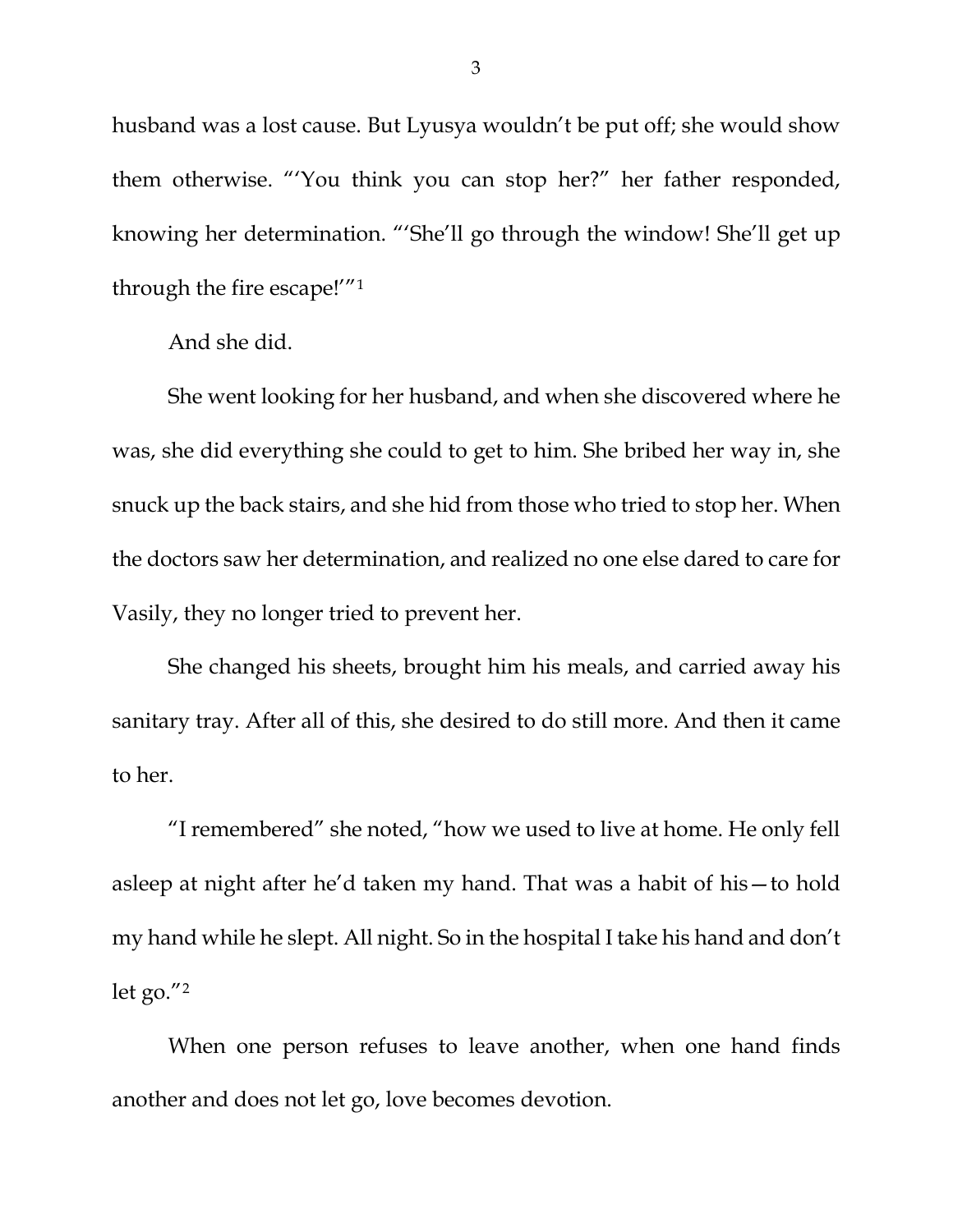Today, on the Feast of the Exultation of the Holy Cross, we venerate the dreadful means by which divine love became supreme devotion. God climbed up the fire escape of creation and entered our condition through the window of the Incarnation, so to speak.

But it is on the Cross that He takes our hand and does not let go.

He found us like Lyusya found Vasily—dying from the inside out, not from radiation, but from sin. And in response, says St. Paul, "He emptied himself, taking the form of a slave, coming in human likeness…becoming obedient to death, even death on a cross." What both Lyusya and St. Paul realize is that Devotion demands likeness.

If Jesus is going to grasp our hand and raise us up, then He has to be like us, and find us where we are. He must descend all way down into the mess we have made for ourselves, to the depths of human depravity and suffering, to the inescapable conclusion of sin, which is Death.

But He descends in the most beguiling way—coming like Lyusya, in the most unexpected way, "up the fire escape" of the incarnation, risking all to be close to us, to share in our misery and to share in our fate—to descend into the abyss of sin and death with us.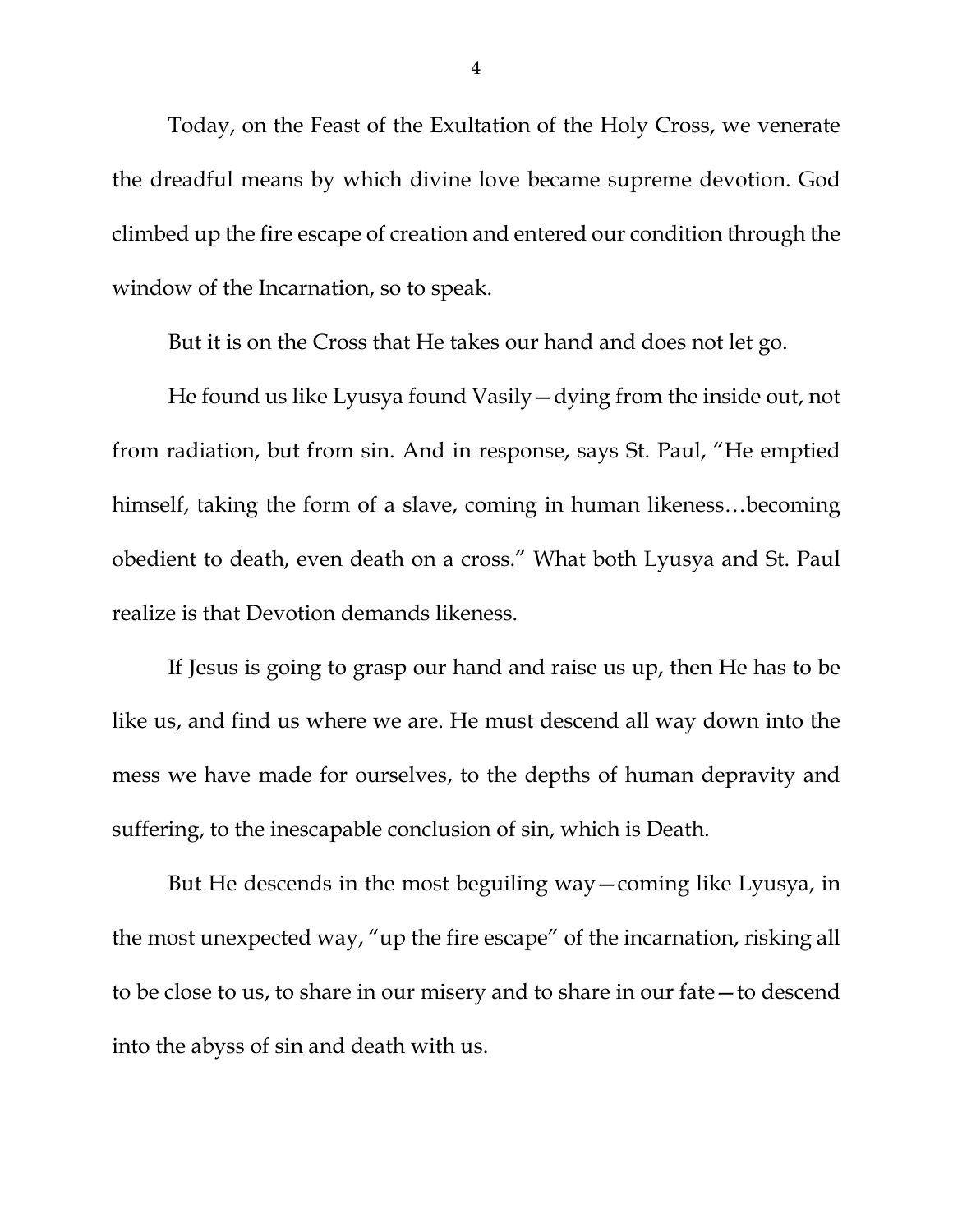To be lifted up, Jesus foretell Nicodemus, like Moses lifted up the serpent—a symbol of death that brings life. That's the cross. Jesus does this; He shares our fate in order that we may share His with His Father in Heaven. Devotion demands likeness.

Your founder, St. Francis of Assisi, experienced this likeness in the flesh. Devoted to the Christ's crib, cross, and altar, he would, later in life, suffer the wounds of the cross as had his Lord. And as you know well, the crossed arms of Jesus and Francis have become a symbol of your Order and its primary mission—to conform its members and the world to the likeness of the crucified Christ.

This is why we are here. Your prayer, meetings, and decisions are meant to ensure that you tilt the future as much as you can toward this goal, as well as to your apostolic work that flows from and returns to your devotion to Christ, your willingness to live His life as He has lived ours.

Today you will elect one of your sisters to serve as General Superior of the Hospital Sisters of Saint Francis. That high office should be seen as a very exalted position. The Church, however, has an understanding of the concept of being exalted that is very different from the world's understanding of exaltation. The world sees exaltation as glory and fame, power and riches.

5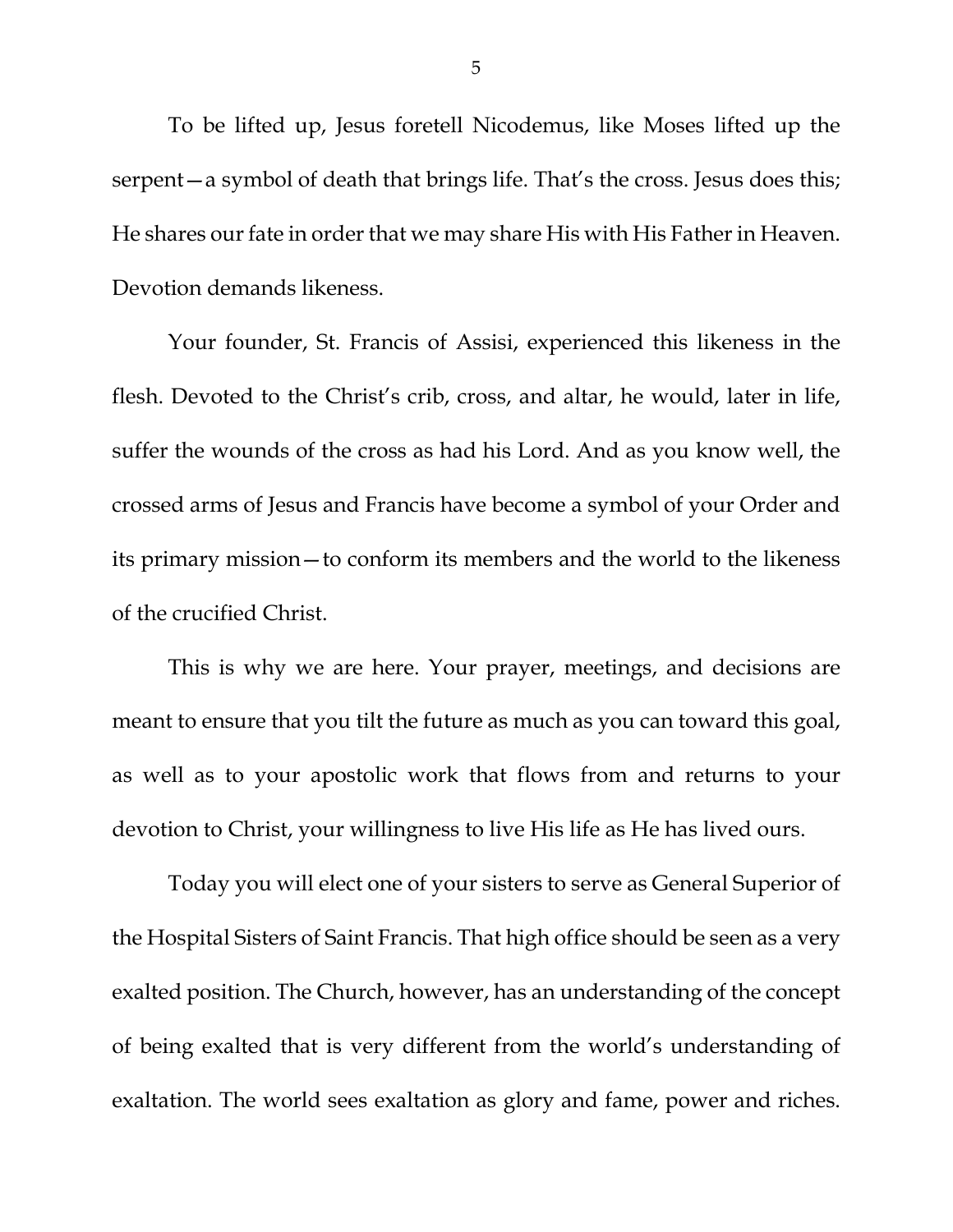In contrast, as today's feast day indicates, the Church understands exaltation as being lifted up on a cross. Whoever is elected General Superior today will indeed be lifted up on a cross, but it is a very privileged cross to be shared with our Savior, Jesus Christ. Those of you who are chosen for the other offices of your Congregation's leadership team will be asked to take on the role of Simon the Cyrenian, sharing the burden of your General Superior's cross in providing direction for more than 700 Franciscan Sister serving your international Congregation in Germany, Poland, Japan, India, the United States, The Netherlands, South Korea, and Kazakhstan. By sharing the burden of the cross with each other and with the help of God's grace, you will fulfill your mission of being and bringing the healing presence of Christ into our world, wherever you are and in whatever you do. In this way, you will also share in our Lord's glory.

<span id="page-5-1"></span><span id="page-5-0"></span>By Christ's coming to us in a way we can understand, as a person, and by a very peculiar means of fidelity—the cross—Jesus has embodied a way to us that becomes our way back to His Father, a way St. Francis found and lived. And then he gathered a community to join him.